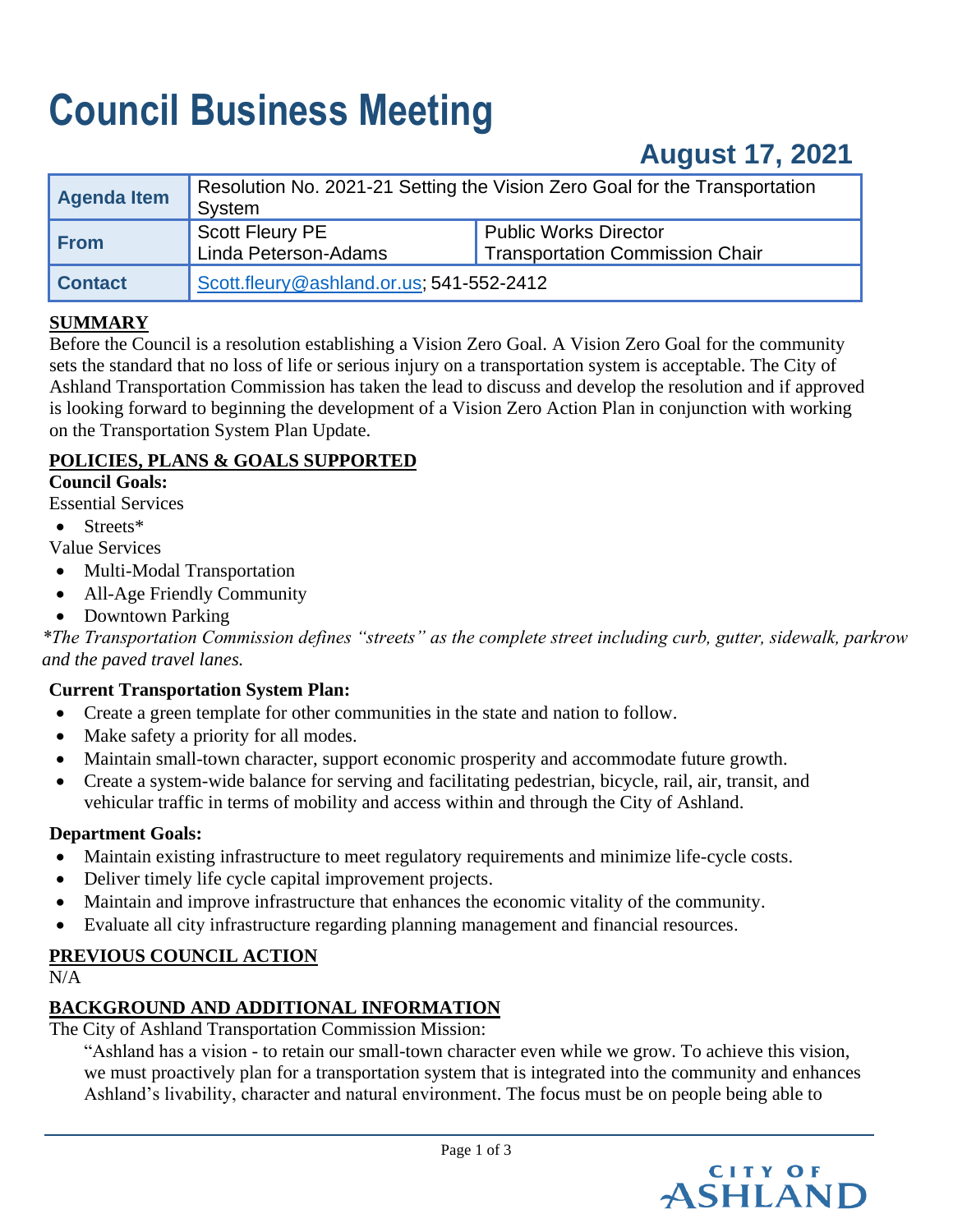move easily through the City in all modes of travel. Modal equity then is more than just a phase. It is a planning concept that does not necessarily imply equal financial commitment or equal percentage use of each mode, but rather ensures that we will have the opportunity to conveniently and safely use the transportation mode of our choice, and allow us to move toward a less auto-dependent community."

To meet the mission, the Transportation Commission has worked with Public Works staff over multiple meetings to develop a Vision Zero Resolution with a mind that the City of Ashland becomes a Vision Zero Community.

#### *"Vision Zero is a strategy to eliminate all traffic fatalities and severe injuries, while increasing safe, healthy, equitable mobility for all."*

At the July 15, 2021 Transportation Commission meeting the group motioned: **Danner motions to recommend City Council approve the Vision Zero Resolution. Graf seconds. All Ayes, Motion Carries.**

If approved by the City Council, the Transportation Commission and Public Works staff will begin development of a Vision Zero action plan and ensure appropriate elements of Vision Zero are incorporated into the Transportation System Plan Update.

#### **Vision Zero Background:**

**A New Vision for Safety**



Vision Zero starts with the ethical belief that everyone has the right to move safely in their communities, and that system designers and policy makers share the responsibility to ensure safe systems for travel.

Vision Zero is a significant departure from the status quo in two major ways:

- 1. Vision Zero recognizes that people will sometimes make mistakes, so the road system and related policies should be designed to ensure those inevitable mistakes do not result in severe injuries or fatalities. This means that system designers and policymakers are expected to improve the roadway environment, policies (such as speed management), and other related systems to lessen the severity of crashes.
- 2. Vision Zero is a multidisciplinary approach, bringing together diverse and necessary stakeholders to address this complex problem. In the past, meaningful, cross-disciplinary collaboration among local traffic planners and engineers, policymakers, and public health professionals has not been the norm. Vision Zero acknowledges that many factors contribute to

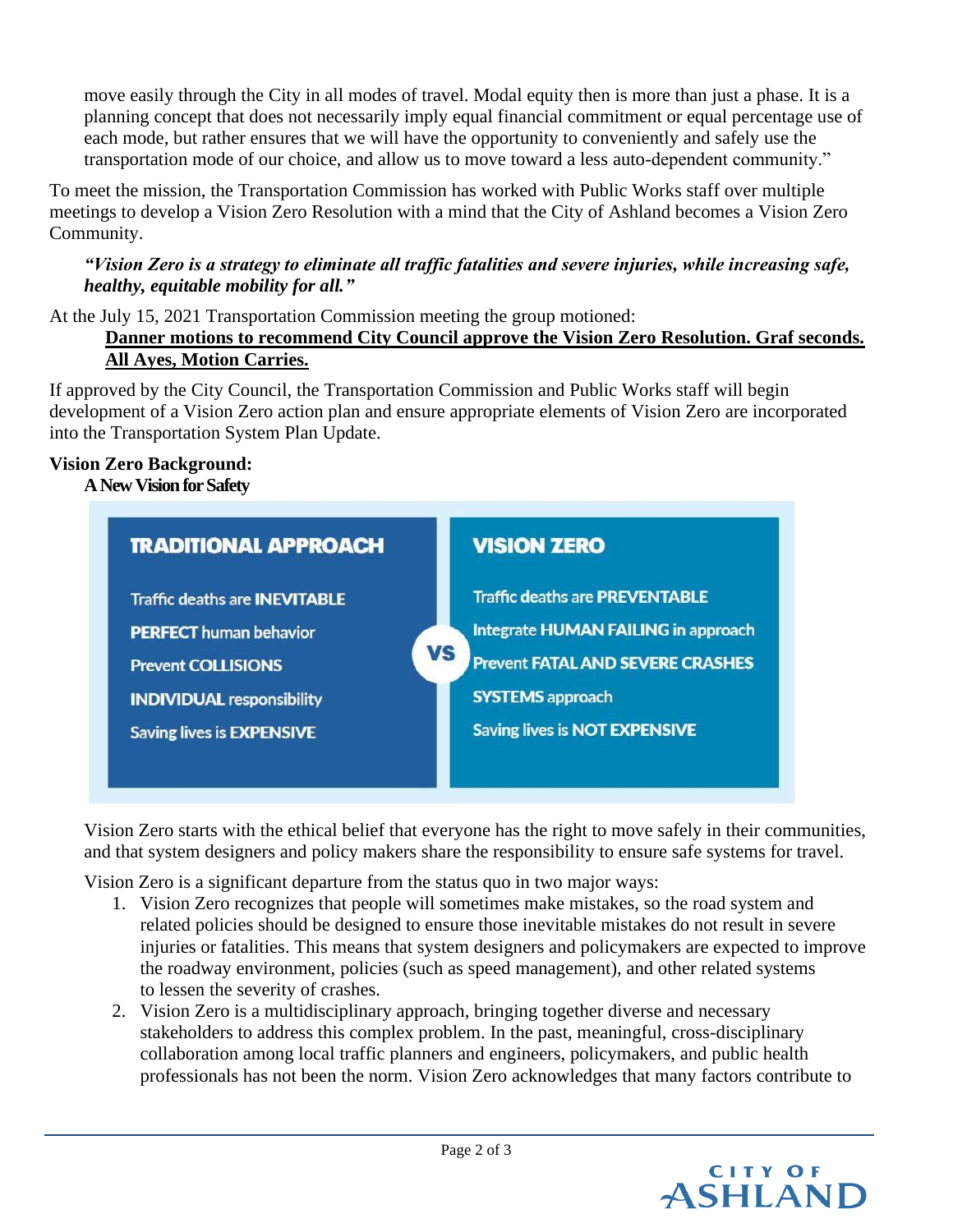safe mobility -- including roadway design, speeds, behaviors, technology, and policies -- and sets clear goals to achieve the shared goal of zero fatalities and severe injuries.

In addition to development of the Vision Zero Resolution, the Transportation Commission has been working with Public Works staff to vet and update the Transportation System Plan scope of work developed by Kittelson Associates**.** The goals and objectives scope items for the TSP update include recognizing Vision Zero goals along with others developed since the 2012 TSP. A professional services contract with Kittelson Associates is presented before the City Council as a separate request. The Vision Zero program will help guide development of an updated Transportation System Plan.

## **Transportation System Plan Update: Goals and Objectives (from scoping document):**

The purpose of this task is to review state, regional and local planning documents relevant to a TSP update, articulate a vision for the community's transportation priorities, define how the system should function, and form the basis for criteria to select preferred improvements. The goals in the current TSP will be updated to reflect the goals in more recent planning documents, including the Ashland Climate Energy Action Plan and the Evacuation Time Estimate Study. **They will also be updated to reflect more recent initiatives, such as 20's Plenty and Vision Zero Program goals.** The goals will be used to guide the development of the TSP and ensure that all aspects of the plan help the City move toward meetings their goals of reducing Ashland's contribution to global carbon pollution, preparing the City to be more resilient to climate change and its impacts, and ensuring Ashland continues to be an "all ages and abilities" community.

If the resolution is approved by Council, the Transportation Commission will begin working on development of the Vision Zero action plan in conjunction with the TSP update. The Commission's intent is to engage various stakeholders through development of the action plan including the City's Planning, Climate Policy and Climate Outreach Commissions and community input. Once the draft action plan is developed the Transportation Commission and staff will schedule presentation update before Council for discussion.

#### **FISCAL IMPACTS**

Fiscal impacts associated with resolution approval include the staff time necessary to work with the Transportation Commission, other City Commissions, and community stakeholders to develop a Vision Zero action plan. Part of this work will be incorporated into the Transportation System Plan update process.

#### **STAFF RECOMMENDATION**

The Transportation Commission and Public Works staff recommend approval of the Vision Zero Resolution

#### **ACTIONS, OPTIONS & POTENTIAL MOTIONS**

- 1. I move to approve Resolution No. 2021-21 titled "A Resolution of the City Council of the City of Ashland, Oregon setting as official policy the Vision Zero Goal that no loss of life or serious injury on our Transportation System are acceptable."
- 2. I move to take no action.

#### **REFERENCES & ATTACHMENTS**

Attachment 1: Resolution No. 2021-21; a Resolution of the City Council of the City of Ashland, Oregon setting as official policy the Vision Zero Goal that no loss of life or serious injury on our Transportation System is acceptable

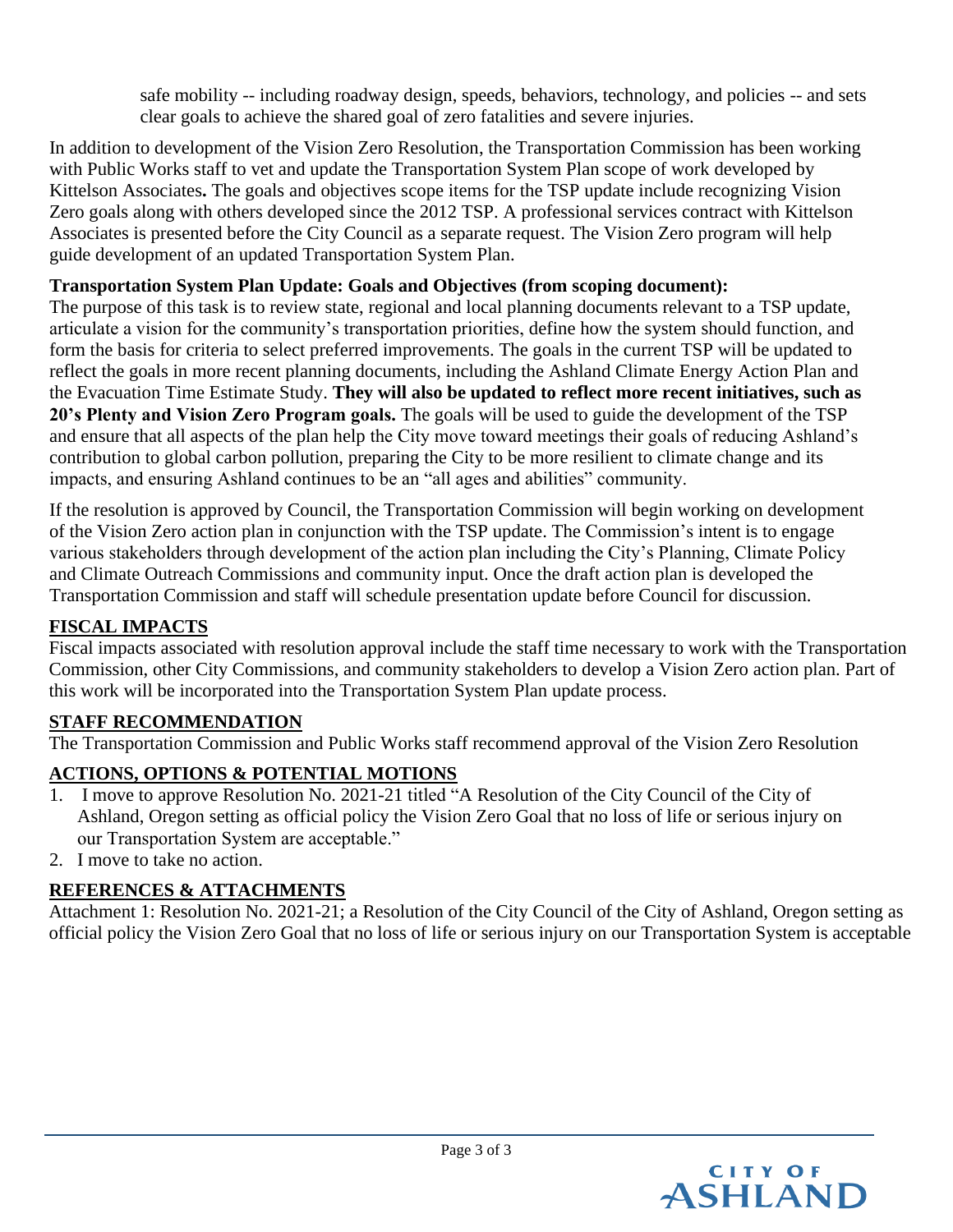| 1              | <b>RESOLUTION NO. 2021-21</b>                                                                         |  |  |
|----------------|-------------------------------------------------------------------------------------------------------|--|--|
| $\overline{2}$ | A RESOLUTION OF THE CITY COUNCIL OF THE CITY OF ASHLAND, OREGON                                       |  |  |
| 3              | SETTING AS OFFICIAL POLICY THE VISION ZERO GOAL THAT NO LOSS OF                                       |  |  |
| $\overline{4}$ | LIFE OR SERIOUS INJURY ON OUR TRANSPORTATION SYSTEM IS                                                |  |  |
| 5              | <b>ACCEPTABLE</b>                                                                                     |  |  |
| 6              | <b>RECITALS:</b>                                                                                      |  |  |
| $\tau$         | A. The life and health of the City of Ashland's residents are our utmost priority.                    |  |  |
| 8              | <b>B.</b> No one should die or be seriously injured on our transportation system.                     |  |  |
| 9              | C. Communities of Concern face a disproportionate risk of traffic injuries and fatalities.            |  |  |
| 10             | <b>D.</b> Vision Zero is an approach to transportation safety that accepts no loss of life or serious |  |  |
| 11             | injuries on the transportation system.                                                                |  |  |
| 12             | THE CITY OF ASHLAND RESOLVES AS FOLLOWS:                                                              |  |  |
| 13             | <b>SECTION 1.</b> The Ashland City Council sets as official policy Vision Zero's goal of zero         |  |  |
| 14             | fatalities or serious injuries on our transportation system.                                          |  |  |
| 15             | <b>SECTION 2.</b> The Ashland City Council supports efforts by the City of Ashland and our regional   |  |  |
| 16             | partners to eliminate deaths and serious injuries on our transportation system, with an emphasis      |  |  |
| 17             | on the most vulnerable users.                                                                         |  |  |
| 18             | <b>SECTION 3.</b> The Ashland City Council supports efforts by the City of Ashland's                  |  |  |
| 19             | Transportation, to develop a Vision Zero Action Plan that develops and prioritizes safety             |  |  |
| 20             | improvements for people walking, bicycling, using mobility devices and driving motorized              |  |  |
| 21             | vehicles.                                                                                             |  |  |
| 22             | <b>SECTION 4.</b> This Resolution takes effect upon signing by the Mayor. This resolution was duly    |  |  |
| 23             | PASSED and ADOPTED this day of August 2021.                                                           |  |  |
| 24             |                                                                                                       |  |  |
| 25             |                                                                                                       |  |  |
| 26             |                                                                                                       |  |  |
| 27             |                                                                                                       |  |  |
| 28             |                                                                                                       |  |  |
| 29             |                                                                                                       |  |  |
| 30             |                                                                                                       |  |  |
|                |                                                                                                       |  |  |
|                |                                                                                                       |  |  |
|                | RESOLUTION NO. 2021-21<br>Page 1 of 2                                                                 |  |  |